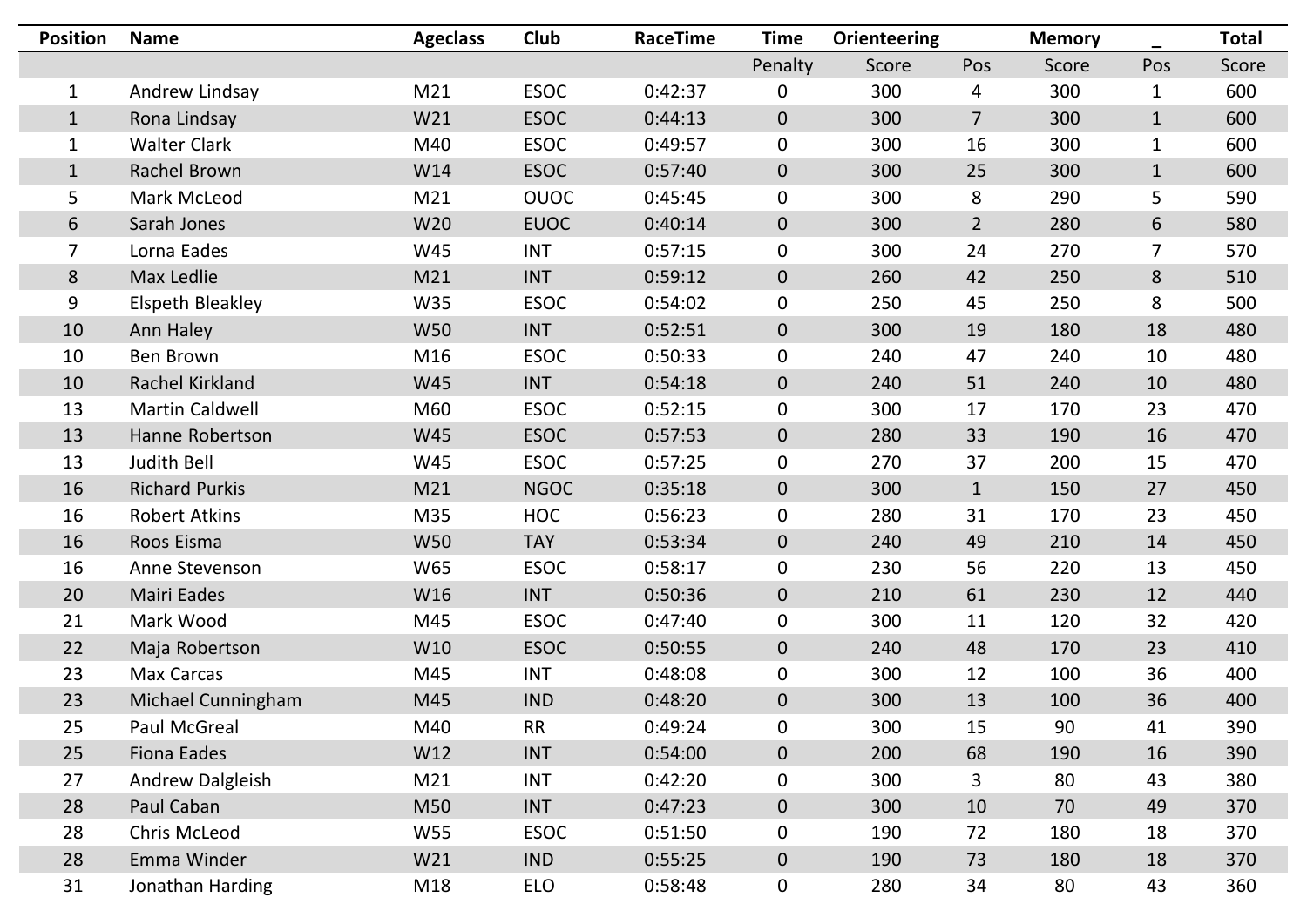| 31 | <b>Andy McLeod</b>                          | M60        | <b>ESOC</b>  | 0:50:52 | $\overline{0}$ | 270 | 36 |
|----|---------------------------------------------|------------|--------------|---------|----------------|-----|----|
| 31 | Kerry Wood                                  | W16        | <b>ESOC</b>  | 0:49:28 | $\overline{0}$ | 180 | 74 |
| 31 | <b>Colin Ledlie</b>                         | M50        | <b>INT</b>   | 0:56:40 | $\overline{0}$ | 180 | 75 |
| 35 | <b>Alastair Lessells</b>                    | M65        | <b>ESOC</b>  | 0:55:38 | $\mathbf 0$    | 300 | 21 |
| 36 | Margaret Dalgleish                          | <b>W60</b> | <b>ESOC</b>  | 0:55:47 | $\overline{0}$ | 260 | 39 |
| 36 | Jana Knourkova + Matt Laver + Terry Bartsch |            | <b>IND</b>   | 0:53:36 | $\mathbf 0$    | 170 | 80 |
| 38 | <b>Timothy May</b>                          | M50        | <b>ESOC</b>  | 1:01:13 | 6              | 294 | 26 |
| 39 | Terry O'Brien                               | M55        | <b>STAG</b>  | 0:57:06 | $\mathbf 0$    | 300 | 23 |
| 39 | <b>Fiona Findlay</b>                        | <b>W65</b> | <b>ESOC</b>  | 0:57:20 | $\overline{0}$ | 200 | 70 |
| 41 | Ian Maxwell                                 | M55        | <b>RR</b>    | 0:45:58 | $\mathbf 0$    | 300 | 9  |
| 41 | Jennifer Atkinson                           | <b>W35</b> | <b>ELO</b>   | 0:58:59 | $\overline{0}$ | 270 | 38 |
| 41 | Duncan Leishman                             | M45        | <b>ELO</b>   | 0:59:36 | $\mathbf 0$    | 260 | 43 |
| 41 | <b>Robert Findlay</b>                       | M65        | <b>ESOC</b>  | 0:54:04 | $\overline{0}$ | 240 | 50 |
| 41 | Sam McKinnon                                | M16        | <b>RR</b>    | 1:01:53 | 10             | 220 | 59 |
| 41 | <b>Calum Robertson</b>                      | M10        | <b>ESOC</b>  | 0:55:27 | $\overline{0}$ | 200 | 69 |
| 47 | Robin Sloan                                 | M65        | <b>RR</b>    | 0:52:29 | $\mathbf 0$    | 300 | 18 |
| 47 | <b>Graham Haley</b>                         | M50        | <b>INT</b>   | 0:55:32 | $\overline{0}$ | 290 | 30 |
| 47 | Eileen Maxwell                              | <b>W50</b> | <b>RR</b>    | 0:57:15 | $\overline{0}$ | 280 | 32 |
| 47 | Karolina + Sam + Sara Hayward Luxikova      |            | <b>IND</b>   | 0:53:47 | $\overline{0}$ | 170 | 81 |
| 51 | David Eades                                 | M45        | <b>INT</b>   | 0:42:59 | $\mathbf 0$    | 300 | 5  |
| 51 | <b>Chris Dibben</b>                         | M45        | <b>INT</b>   | 0:43:00 | $\overline{0}$ | 300 | 6  |
| 51 | Alasdair Raynor                             | M16        | <b>INVOC</b> | 0:49:05 | $\mathbf 0$    | 300 | 14 |
| 51 | <b>Finlay Raynor</b>                        | M12        | <b>INVOC</b> | 0:54:12 | $\overline{0}$ | 300 | 20 |
| 51 | <b>Michael Atkinson</b>                     | M35        | <b>ELO</b>   | 0:56:21 | $\mathbf 0$    | 300 | 22 |
| 51 | <b>Alison Matheson</b>                      | W45        | <b>INVOC</b> | 0:58:07 | $\overline{0}$ | 260 | 40 |
| 51 | <b>Bridget Khursheed</b>                    | <b>W50</b> | <b>RR</b>    | 0:57:04 | $\mathbf 0$    | 230 | 54 |
| 58 | Adam Sloan                                  | M21        | IND          | 0:49:01 | $\overline{0}$ | 290 | 27 |
| 58 | <b>Heather Thomson</b>                      | W40        | <b>ESOC</b>  | 0:51:48 | $\mathbf 0$    | 290 | 28 |
| 58 | <b>Roger Garnett</b>                        | M65        | <b>ESOC</b>  | 0:55:07 | $\overline{0}$ | 290 | 29 |
| 58 | <b>Bill Stevenson</b>                       | M65        | <b>ESOC</b>  | 0:58:49 | $\mathbf 0$    | 260 | 41 |
| 58 | Fiona Johnston                              | <b>W55</b> | <b>RR</b>    | 0:57:49 | $\overline{0}$ | 230 | 55 |
| 58 | Katy Lessells                               | W65        | <b>ESOC</b>  | 0:43:13 | $\mathbf 0$    | 160 | 82 |
| 64 | <b>Tim Harding</b>                          | M50        | <b>ELO</b>   | 1:00:39 | $\overline{4}$ | 276 | 35 |

| 270 | 36 | 90          | 41 | 360 |
|-----|----|-------------|----|-----|
| 180 | 74 | 180         | 18 | 360 |
| 180 | 75 | 180         | 18 | 360 |
| 300 | 21 | 50          | 57 | 350 |
| 260 | 39 | 80          | 43 | 340 |
| 170 | 80 | 170         | 23 | 340 |
| 294 | 26 | 40          | 60 | 334 |
| 300 | 23 | 30          | 64 | 330 |
| 200 | 70 | 130         | 29 | 330 |
| 300 | 9  | 20          | 68 | 320 |
| 270 | 38 | 50          | 57 | 320 |
| 260 | 43 | 60          | 54 | 320 |
| 240 | 50 | 80          | 43 | 320 |
| 220 | 59 | 100         | 36 | 320 |
| 200 | 69 | 120         | 32 | 320 |
| 300 | 18 | 10          | 73 | 310 |
| 290 | 30 | 20          | 68 | 310 |
| 280 | 32 | 30          | 64 | 310 |
| 170 | 81 | 140         | 28 | 310 |
| 300 | 5  | $\mathbf 0$ | 79 | 300 |
| 300 | 6  | $\mathbf 0$ | 79 | 300 |
| 300 | 14 | $\mathbf 0$ | 79 | 300 |
| 300 | 20 | $\mathbf 0$ | 79 | 300 |
| 300 | 22 | 0           | 79 | 300 |
| 260 | 40 | 40          | 60 | 300 |
| 230 | 54 | 70          | 49 | 300 |
| 290 | 27 | 0           | 79 | 290 |
| 290 | 28 | 0           | 79 | 290 |
| 290 | 29 | 0           | 79 | 290 |
| 260 | 41 | 30          | 64 | 290 |
| 230 | 55 | 60          | 54 | 290 |
| 160 | 82 | 130         | 29 | 290 |
| 276 | 35 | 10          | 73 | 286 |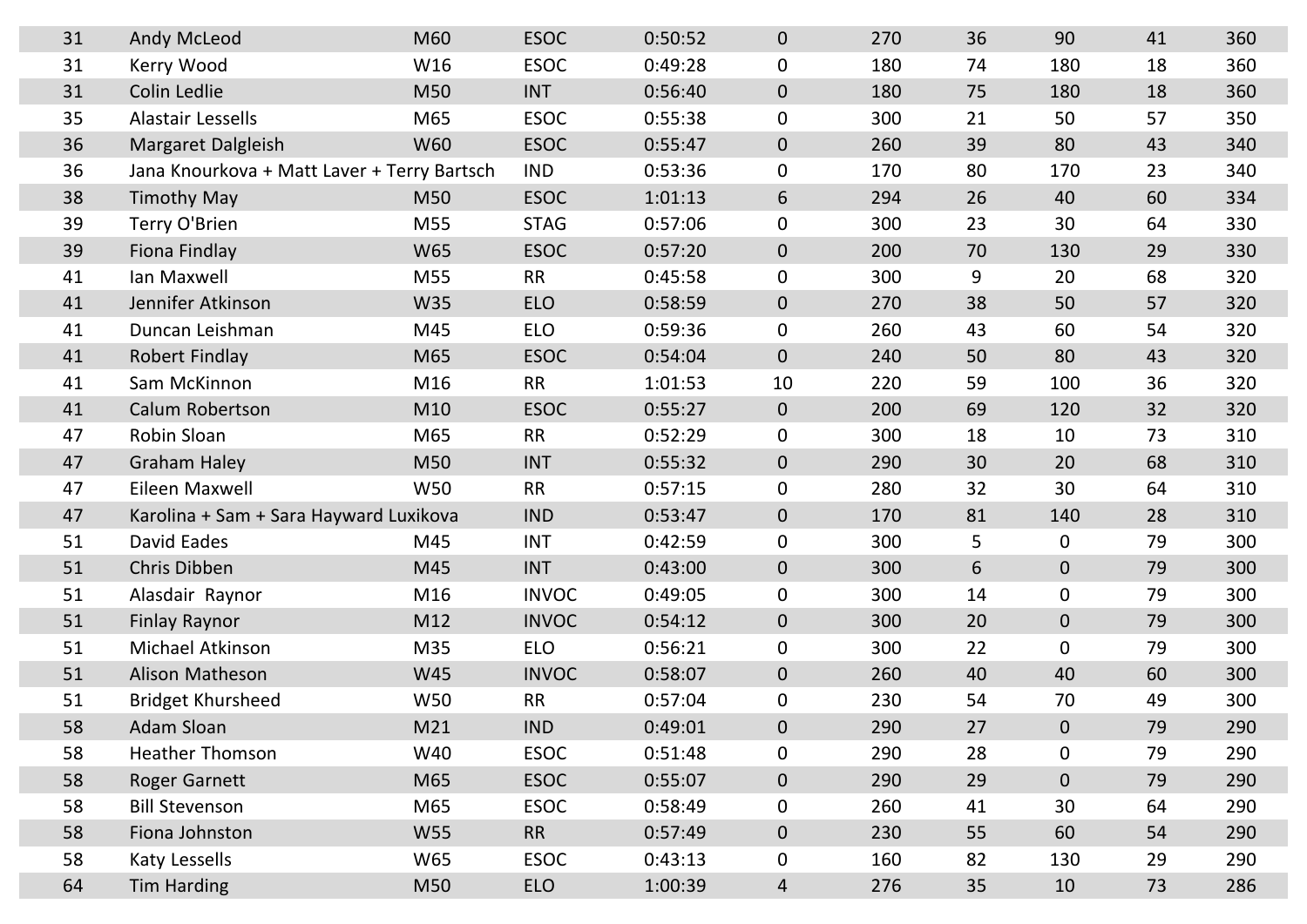| 65 | John Crosby                     | M70        | <b>NATO</b> | 0:57:58 | $\mathbf 0$    | 180 | 78 | 100            | 36 | 280 |
|----|---------------------------------|------------|-------------|---------|----------------|-----|----|----------------|----|-----|
| 66 | <b>James Purves</b>             | M55        | <b>RR</b>   | 1:00:41 | $\overline{4}$ | 256 | 44 | 20             | 68 | 276 |
| 67 | <b>Adam Clark</b>               | M12        | <b>ESOC</b> | 1:00:36 | $\mathsf{3}$   | 217 | 60 | 50             | 57 | 267 |
| 68 | <b>Hilary and Duncan Macrae</b> |            | <b>IND</b>  | 0:57:55 | $\overline{0}$ | 130 | 91 | 130            | 29 | 260 |
| 69 | Les Smithard                    | M60        | <b>KFO</b>  | 0:52:35 | $\overline{0}$ | 210 | 62 | 40             | 60 | 250 |
| 69 | <b>Judith Purves</b>            | <b>W45</b> | <b>RR</b>   | 0:43:07 | $\overline{0}$ | 150 | 86 | 100            | 36 | 250 |
| 69 | Hannah Brown                    | W14        | <b>NATO</b> | 0:50:01 | $\overline{0}$ | 130 | 90 | 120            | 32 | 250 |
| 72 | Mike Ling                       | M60        | <b>ELO</b>  | 0:49:06 | $\overline{0}$ | 240 | 46 | $\overline{0}$ | 79 | 240 |
| 72 | Hannah Ledlie                   | W18        | <b>INT</b>  | 0:56:48 | $\overline{0}$ | 180 | 77 | 60             | 54 | 240 |
| 74 | <b>Morna Philips</b>            | <b>W50</b> | <b>IND</b>  | 0:54:08 | $\overline{0}$ | 230 | 52 | $\overline{0}$ | 79 | 230 |
| 74 | Mark Kassyk                     | M55        | <b>ESOC</b> | 0:55:09 | $\overline{0}$ | 230 | 53 | $\overline{0}$ | 79 | 230 |
| 74 | Maggie Scrugham                 | W55        | <b>ESOC</b> | 0:45:05 | $\overline{0}$ | 220 | 57 | 10             | 73 | 230 |
| 74 | Megan Brown                     | W10        | <b>ESOC</b> | 0:29:38 | $\overline{0}$ | 120 | 92 | 110            | 35 | 230 |
| 78 | <b>Josh Marlow</b>              | M18        | <b>IND</b>  | 0:48:47 | $\overline{0}$ | 220 | 58 | $\overline{0}$ | 79 | 220 |
| 78 | Joel Atkinson                   | M10        | <b>ELO</b>  | 0:46:53 | $\overline{0}$ | 200 | 65 | 20             | 68 | 220 |
| 78 | <b>Janet Clark</b>              | W75        | <b>ESOC</b> | 0:59:06 | $\overline{0}$ | 200 | 71 | 20             | 68 | 220 |
| 81 | Neil McMillan                   | M21        | <b>ELO</b>  | 0:56:16 | $\overline{0}$ | 210 | 63 | $\overline{0}$ | 79 | 210 |
| 81 | <b>Miriam Adcock</b>            | W45        | <b>IND</b>  | 0:52:43 | $\overline{0}$ | 200 | 67 | 10             | 73 | 210 |
| 83 | <b>Heather Smithard</b>         | <b>W65</b> | <b>KFO</b>  | 0:45:36 | $\overline{0}$ | 200 | 64 | $\mathbf 0$    | 79 | 200 |
| 83 | <b>Jane Carcas</b>              | <b>W50</b> | <b>INT</b>  | 0:52:17 | $\overline{0}$ | 200 | 66 | $\overline{0}$ | 79 | 200 |
| 85 | <b>Robert Pringle</b>           | M50        | <b>IND</b>  | 0:56:43 | $\mathbf 0$    | 180 | 76 | $\mathbf 0$    | 79 | 180 |
| 85 | <b>Ewart Scott</b>              | M65        | <b>ESOC</b> | 0:32:53 | $\overline{0}$ | 170 | 79 | 10             | 73 | 180 |
| 87 | Val Harding                     | <b>W50</b> | <b>ELO</b>  | 1:02:01 | 10             | 100 | 95 | 70             | 49 | 170 |
| 88 | Jackie Caldwell                 | <b>W60</b> | <b>ESOC</b> | 1:00:43 | $\overline{4}$ | 156 | 85 | 10             | 73 | 166 |
| 89 | <b>Emily Atkinson</b>           | W10        | <b>ELO</b>  | 0:46:40 | $\mathbf 0$    | 160 | 83 | $\mathbf 0$    | 79 | 160 |
| 89 | <b>Rosemary Ling</b>            | <b>W60</b> | <b>ELO</b>  | 0:53:32 | $\overline{0}$ | 160 | 84 | $\overline{0}$ | 79 | 160 |
| 89 | lanthe Bleakley                 | W10        | <b>ESOC</b> | 0:39:21 | $\mathbf 0$    | 90  | 97 | 70             | 49 | 160 |
| 89 | Isla Cunningham                 | W10        | <b>IND</b>  | 0:54:02 | $\overline{0}$ | 80  | 98 | 80             | 43 | 160 |
| 89 | Daniel Cunningham               | M10        | <b>IND</b>  | 0:54:15 | $\mathbf 0$    | 80  | 99 | 80             | 43 | 160 |
| 94 | Helen Morgan                    | W55        | <b>IND</b>  | 0:52:57 | $\overline{0}$ | 150 | 87 | $\overline{0}$ | 79 | 150 |
| 94 | Noah Dalgleish                  | M10        | <b>INT</b>  | 0:53:11 | $\mathbf 0$    | 150 | 88 | $\mathbf 0$    | 79 | 150 |
| 94 | Maureen Brown                   | W65        | <b>ESOC</b> | 0:46:31 | $\overline{0}$ | 120 | 93 | 30             | 64 | 150 |
| 97 | David + Joanna + Alex Ogilvy    |            | <b>IND</b>  | 0:27:56 | $\mathbf 0$    | 100 | 94 | 40             | 60 | 140 |